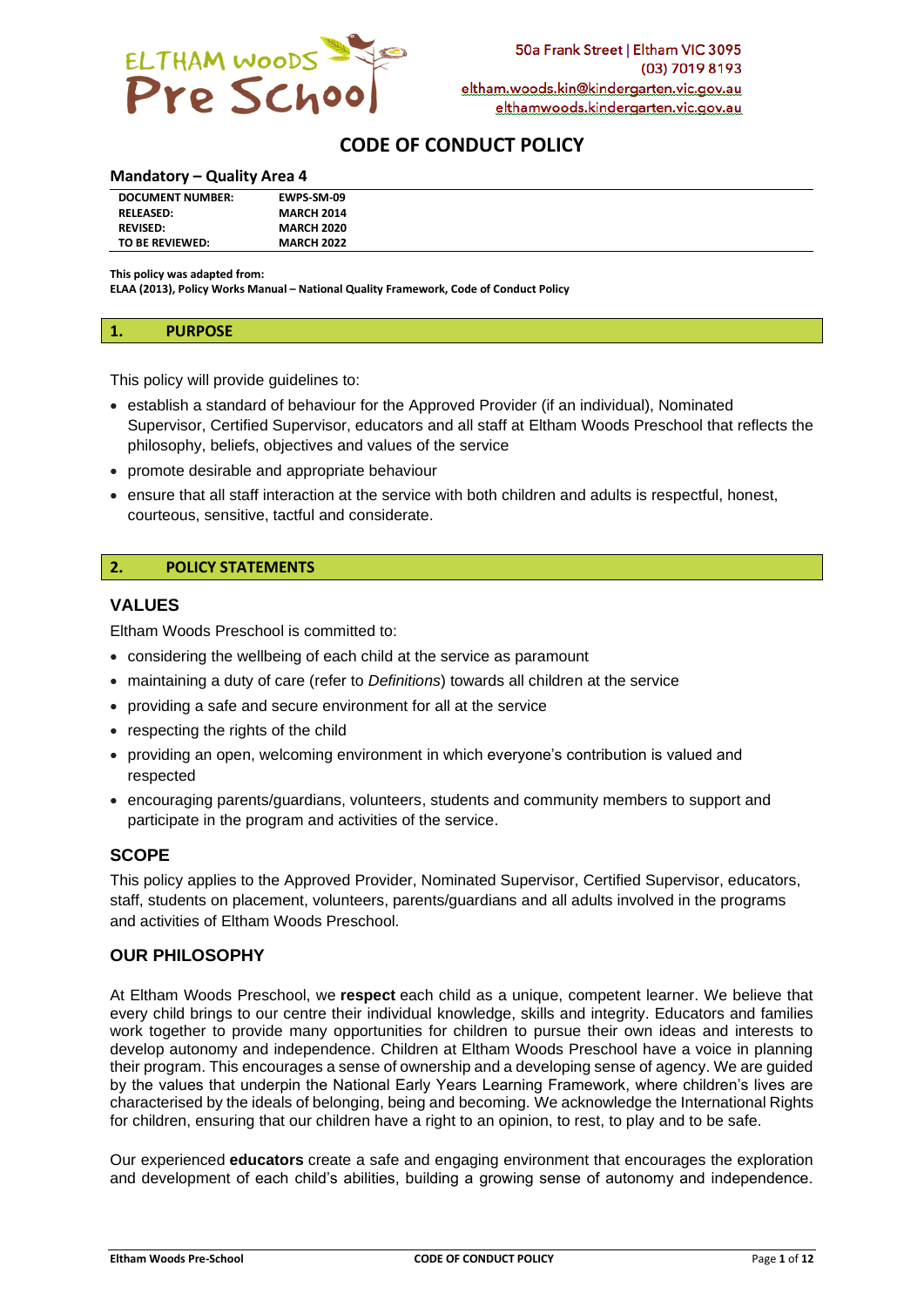Children have the opportunity to gain knowledge and skills, acquiring important dispositions for lifelong learning. We acknowledge that young children learn best through their senses using a diverse range of creative arts opportunities. Our educators remain lifelong learners and their knowledge grows with new evidence and experience. They are part of a larger community of learners and collaborate across the early childhood sector with primary schools and with early intervention services.

**Learning** is a two-way opportunity between our children and our educators. Our educational programs and practices are responsive to children's evolving capacities as learners, are play-based and enjoyable for all. Our beautiful natural surrounds provide many opportunities for nature-based play, to encourage a healthy understanding and respect for our **environment**, to nurture an interest in biodiversity and a commitment to sustainability.

Eltham Woods Preschool aims to foster **community** spirit as we work together to facilitate our children's learning. Children, families and educators come from a diverse range of cultures and we believe that all families are welcome and respected, feeling included and valued. We value each stage of children's development and allow them time to be able to practice the skills they are learning. All children learn at different rates and through different mediums. We value each child's individuality and work to provide a warm, safe and stimulating environment for all children, including those with additional needs. We proudly acknowledge and respect the Wurundjeri as the Traditional Owners of the land on which we meet to learn and play.

We acknowledge **parents** as first teachers of their children. We value and respect their contribution to the centre and programs, and we aim to provide information to support them in this important role. Our families value the down to earth approach taken in children's programs and appreciate the friendships that develop in their time here.

Our service is committed to a process of continual **review and quality improvement** and this is reflected in the quality early childhood education we provide.

### **3. PROCEDURES**

#### **The Approved Provider is responsible for:**

- developing professional standards for staff (refer to Attachment 1) in collaboration with the Nominated Supervisor, Certified Supervisor, educators, staff, parents/guardians and others involved with the service
- ensuring that all educators, staff, volunteers, students, parents/guardians and visitors are provided with a copy of this policy on employment, enrolment or arrival at the service
- ensuring that all staff complete and sign the *Code of Conduct Acknowledgement* (refer to Attachment 2) and that these are filed with individual staff records
- ensuring that the professional standards for staff (refer to Attachment 1) are adhered to at all times
- ensuring that all children being educated and cared for at Eltham Woods Preschool are protected from harm and any hazard likely to cause injury (National Law: Section 167)
- activating the *Complaints and Grievances Policy* on notification of a breach of the *Code of Conduct Policy*
- notifying DEECD in writing within 24 hours of a serious incident (refer to *Definitions*) or of a notifiable complaint (refer to *Definitions*) at the service (National Law: Sections 174(2)(b) and 174(4), National Regulations: Regulations 175(2)(c) and 176(2)(b))
- referring notifiable complaints (refer to *Definitions*), grievances (refer to *Definitions*) or complaints that are unable to be resolved appropriately and in a timely manner to the Grievances Subcommittee/investigator (refer to *Complaints and Grievances Policy*)
- taking appropriate disciplinary or legal action, or reviewing the terms of engagement in the event of misconduct or a serious breach of the *Code of Conduct Policy*
- contacting Police in an emergency situation where it is believed that there is an immediate risk (e.g. when violence has been threatened or perpetrated)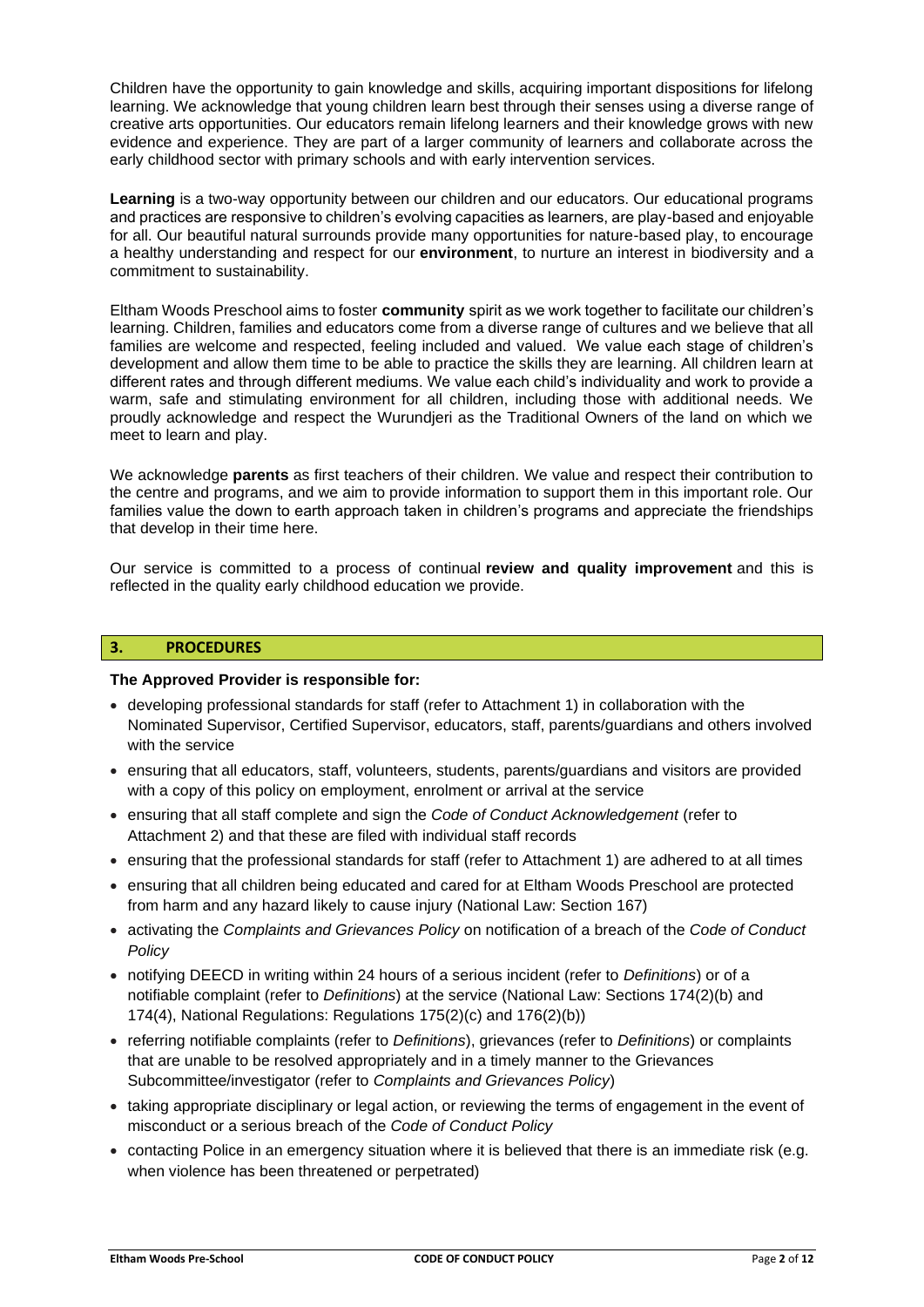- working with the Nominated Supervisor, educators, staff, students, volunteers, parents/guardians and others at the service to provide an environment that encourages positive interactions and supports constructive feedback
- ensuring that parents/guardians of a child attending the service can enter the service premises at any time that the child is being educated and cared for, except where this may pose a risk to the safety of children or staff, or conflict with any duty of the Approved Provider, Nominated Supervisor or educators under the Law (Regulation 157)
- ensuring that parents/guardians on duty, or other adults participating in the program, are not placed in a situation where they are left alone with a child
- respecting individual abilities, needs, cultural practices and beliefs in all interactions, both verbal and non-verbal.

## **The Nominated Supervisor is responsible for:**

- assisting the Approved Provider to develop professional standards for staff (refer to Attachment 1)
- ensuring that all educators, staff, volunteers, students, parents/guardians and visitors are provided with a copy of this policy on employment, enrolment or arrival at the service
- ensuring that the children educated and cared for at Eltham Woods Preschool are protected from harm and from any hazard likely to cause injury (National Law: Section 167)
- completing and signing the *Code of Conduct Acknowledgement* (refer to Attachment 2)
- adhering to the professional standards for staff (refer to Attachment 1) at all times
- informing the Approved Provider in the event of a serious incident (refer to *Definitions*), of a notifiable complaint (refer to *Definitions*) or of a breach of the *Code of Conduct Policy*
- contacting Police in an emergency situation where it is believed that there is an immediate risk (e.g. when violence has been threatened or perpetrated)
- working with the Approved Provider, educators, staff, students, volunteers, parents/guardians and others at the service to provide an environment that encourages positive interactions and supports constructive feedback
- ensuring that parents/guardians of a child attending the service can enter the service premises at any time that the child is being educated and cared for, except where this may pose a risk to the safety of children or staff, or where the parent is prohibited by a court order from having contact with a child (Regulation 157)
- developing practices and procedures to ensure that parents/guardians on duty, or other adults participating in the program, are not placed in a situation where they are left alone with a child
- respecting individual abilities, needs, cultural practices and beliefs in all interactions, both verbal and non-verbal
- understanding and accepting that serious breaches of this code will be deemed misconduct and may lead to disciplinary or legal action, or a review of their engagement.

## **Certified Supervisors and other educators are responsible for:**

- assisting the Approved Provider to develop professional standards for staff (refer to Attachment 1)
- completing and signing the *Code of Conduct Acknowledgement* (refer to Attachment 2)
- adhering to the professional standards for staff (refer to Attachment 1) at all times
- providing guidance to parents/guardians and volunteers through positive role modelling and, when appropriate, clear and respectful directions
- working with the Approved Provider, Nominated Supervisor, educators, staff, students, volunteers, parents/guardians and others at the service to provide an environment that encourages positive interactions and supports constructive feedback
- ensuring that parents/guardians on duty, or other adults participating in the program, are not placed in a situation where they are left alone with a child
- informing the Approved Provider in the event of a serious incident (refer to *Definitions*), of a notifiable complaint (refer to *Definitions*) or of a breach of the *Code of Conduct Policy*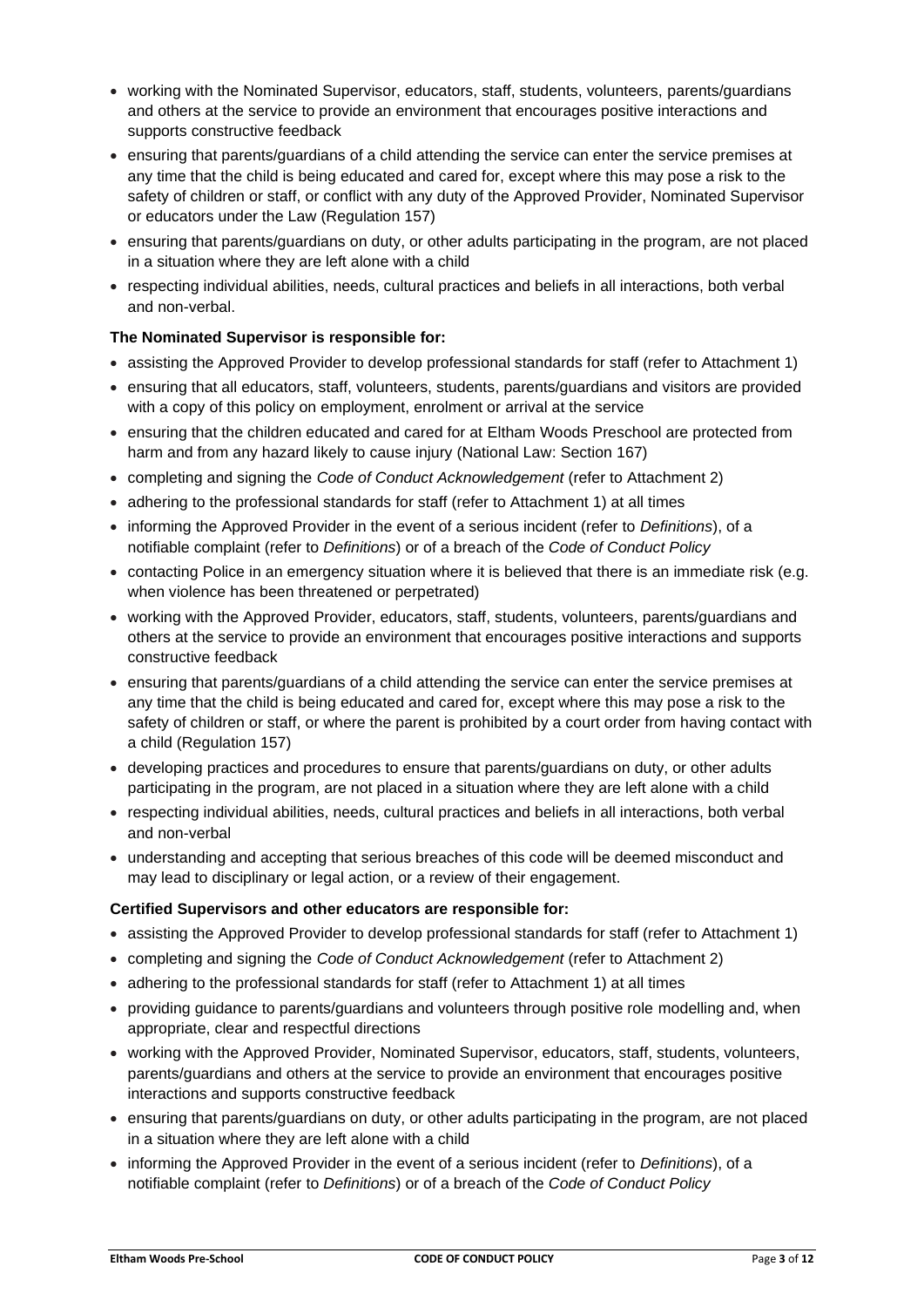- contacting Police in an emergency situation where it is believed that there is an immediate risk (e.g. when violence has been threatened or perpetrated)
- respecting individual abilities, needs, cultural practices and beliefs in all interactions, both verbal and non-verbal
- understanding and accepting that serious breaches of this code will be deemed misconduct and may lead to disciplinary or legal action, or a review of their engagement.

#### **Parents/guardians are responsible for:**

- reading the *Code of Conduct Policy*
- abiding by the law
- abiding by the standards of conduct, as set out in this policy, while at the service
- complying with all policies of the service.

#### **Volunteers and students, while at the service, are responsible for following this policy and its procedures.**

#### **4. BACKGROUND AND LEGISLATION**

#### **Background**

Codes of conduct establish standards of behaviour to be followed and define how individuals are expected to behave towards each other, towards the children in their care, and towards other organisations and individuals in the community.

The Approved Provider, Nominated Supervisor and staff have a duty of care to the children attending the service and must ensure 'that every reasonable precaution is taken to protect children being educated and cared for by the service from harm and from any hazard likely to cause injury' (National Law: Section 167).

The *National Quality Standard* requires that staff are respectful and ethical and that 'professional standards guide practice, interactions and relationships' (*National Quality Standard*: 4.2 and 4.2.1).

Employers also have a legal responsibility to provide, as far as is practicable, a safe workplace that is free from discrimination, bullying and harassment.

Child Safe Standard 3 requires services to develop and review codes of conduct that establish clear expectations for appropriate behaviour with children including:

- how to respond to risks adults may pose to children or that children may pose to each other
- how to ensure the cultural safety of Aboriginal children and culturally and linguistically diverse children
- how to be inclusive of all children, including children with a disability.

A Code of Conduct should be informed by the service's philosophy, beliefs and values, and based on ethical principles of mutual respect, equity and fairness. Consideration should be given to the Victorian Teaching Profession *Code of Conduct and the Code of Ethics* and to the Early Childhood Australia's *Code of Ethics* in developing the code of conduct.

The Approved Provider must ensure that the Nominated Supervisor, staff, contractors, volunteers, students on placement, parents/guardians, children and others attending the programs and activities of [Service Name] adhere to the expectations outlined in the Code of Conduct when communicating to and interacting with:

- children at the service and their parents and family members
- each other
- others in the community.

#### **Legislation and standards**

Relevant legislation and standards include but are not limited to: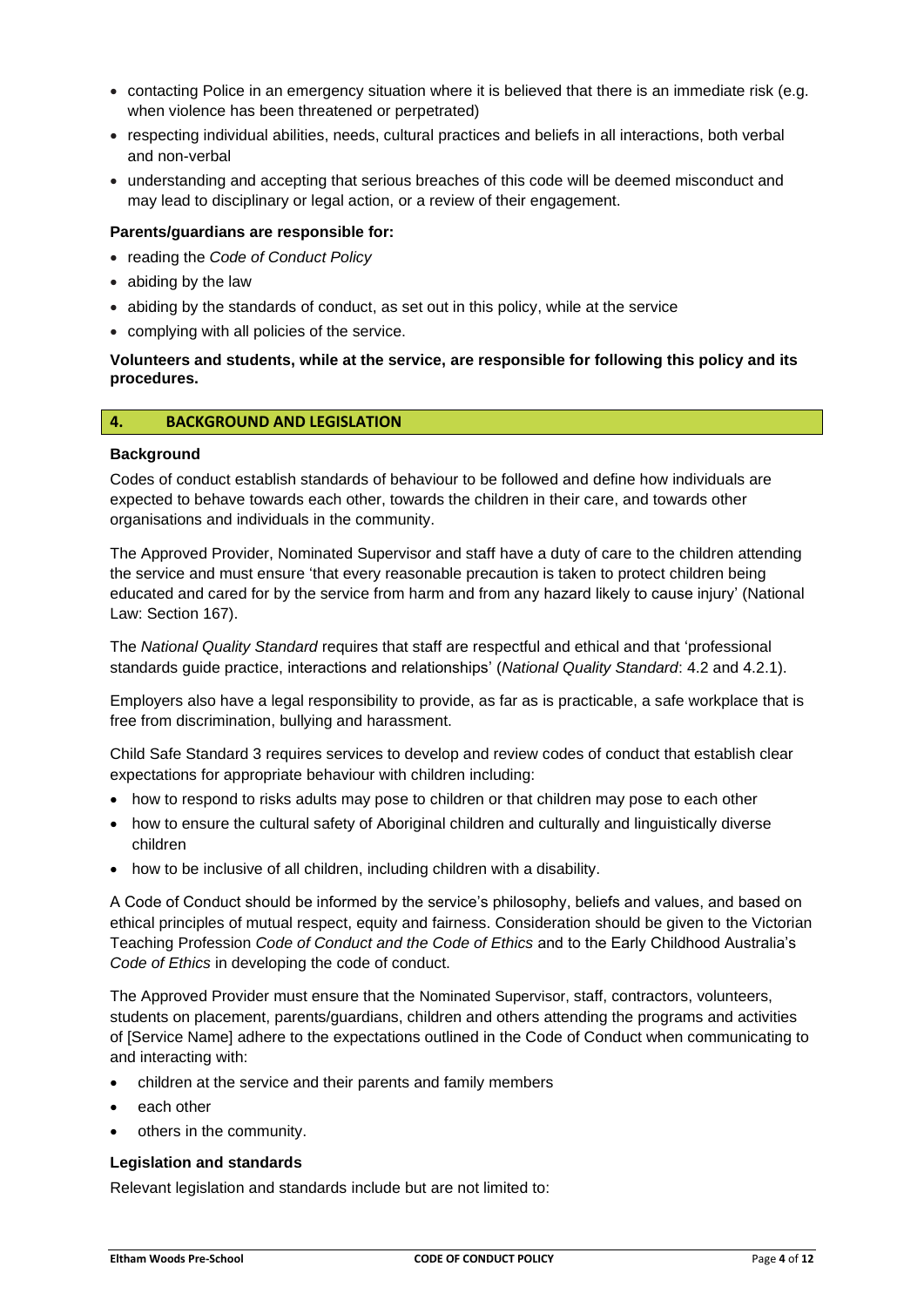- *[Charter of Human Rights and Responsibilities Act 2006](http://www.legislation.vic.gov.au/Domino/Web_Notes/LDMS/PubStatbook.nsf/f932b66241ecf1b7ca256e92000e23be/54d73763ef9dca36ca2571b6002428b0!OpenDocument)* (Vic)
- Child Safe Standards (Vic)
- *Children, Youth and Families Act 2005* (Vic)
- *Child Wellbeing and Safety Act 2005* (Vic)
- *Disability Discrimination Act 1992* (Cth)
- *Education and Care Services National Law Act 2010*: Sections 166, 167, 174
- *Education and Care Services National Regulations 2011*: Regulations 155, 156, 157, 175
- *Equal Opportunity Act 2010* (Vic)
- *Fair Work Act 2009* (Cth)
- Fair Work Regulations 2009 (Cth)
- National Quality Standard, Quality Area 4: Staffing Arrangements
	- − Standard 4.2: Educators, coordinators and staff members are respectful and ethical
		- − Element 4.2.1: Professional standards guide practice, interactions and relationships
- *Occupational Health and Safety Act 2004*
- *Occupational Health and Safety Regulations 2007*
- *Racial Discrimination Act 1975*
- *[Racial and Religious Tolerance Act 2001](http://www.legislation.vic.gov.au/Domino/Web_Notes/LDMS/PubLawToday.nsf/a12f6f60fbd56800ca256de500201e54/ab66aeef028f70e7ca2576400082797c%21OpenDocument)* (Vic)
- *Sex Discrimination Act 1984* (Cth)
- Victorian Institute of Teaching *The Victorian Teaching Profession Code of Conduct*
- Victorian Institute of Teaching *The Victorian Teaching Profession Code of Ethics*

The most current amendments to listed legislation can be found at:

- Victorian Legislation Victorian Law Today: [http://www.legislation.vic.gov.au](http://www.legislation.vic.gov.au/)
- Commonwealth Legislation Federal Register of Legislation[: https://www.legislation.gov.au/](https://www.legislation.gov.au/)

## **5. DEFINITIONS**

The terms defined in this section relate specifically to this policy. For commonly used terms e.g. Approved Provider, Nominated Supervisor, Regulatory Authority etc. refer to the *General Definitions* section of this manual.

**Assault:** An incident where a person causes injury, pain, discomfort or damage to another person. It also includes insult or deprivation of liberty. Assault can be physical or verbal.

**Duty of care:** A common law concept that refers to the responsibilities of organisations to provide people with an adequate level of protection against harm and all reasonable foreseeable risk of injury.

**Ethical conduct:** Always act in the best interests of children, their parents/guardians and families, and users of the service.

**Harassment:** When someone is demeaning, derogatory or intimidating towards another person. Harassment includes:

- racial taunts
- taunts about sexual orientation or gender identity
- sexual harassment: unwelcome physical, verbal or written behaviour of a sexual nature
- repeated insulting remarks.

**Notifiable complaint:** A complaint that alleges a breach of the Act or Regulation, or alleges that the health, safety or wellbeing of a child at the service may have been compromised. Any complaint of this nature must be reported by the Approved Provider to the secretary of DEECD within 24 hours of the complaint being made (Section 174(2)(b), Regulation 176(2)(b)). If the Approved Provider is unsure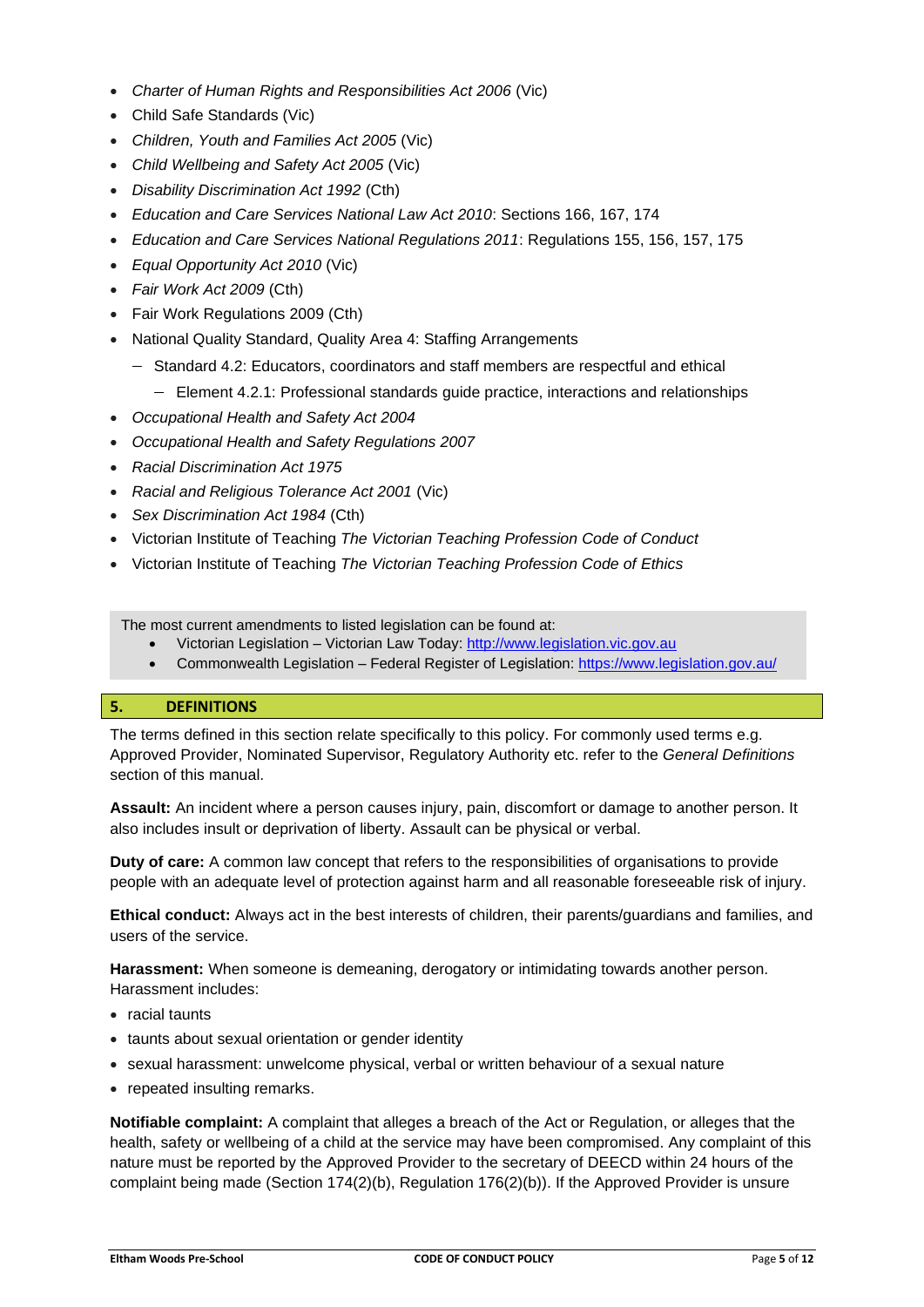whether the matter is a notifiable complaint, it is good practice to contact DEECD for confirmation. Written reports to DEECD must include:

- details of the event or incident
- the name of the person who initially made the complaint
- if appropriate, the name of the child concerned and the condition of the child, including a medical or incident report (where relevant)
- contact details of a nominated member of the Grievances Subcommittee/investigator
- any other relevant information.

Written notification of complaints must be submitted using the appropriate forms, which can be found on the ACECQA website: [www.acecqa.gov.au](http://www.acecqa.gov.au/)

**Respect:** Value the rights, religious beliefs and practices of individuals. Refrain from actions and behaviour that constitute harassment or discrimination.

**Serious incident:** An incident resulting in the death of a child, or an injury, trauma or illness for which the attention of a registered medical practitioner, emergency services or hospital is sought or should have been sought. This also includes an incident in which a child appears to be missing, cannot be accounted for, is removed from the service in contravention of the Regulations or is mistakenly locked in/out of the service premises (Regulation 12). A serious incident should be documented in an *Incident, Injury, Trauma and Illness Record* (sample form available on the ACECQA website) as soon as possible and within 24 hours of the incident. The Regulatory Authority (DEECD) must be notified within 24 hours of a serious incident occurring at the service (Regulation 176(2)(a)). Records are required to be retained for the periods specified in Regulation 183.

**Support:** Work in a co-operative and positive manner.

#### **6. SOURCES AND RELATED POLICIES**

#### **Sources**

- Early Childhood Australia, *Code of Ethics*: www.earlychildhoodaustralia.org.au
- The Universal Declaration of Human Rights: www.un.org/en/documents/udhr/
- Victoria Legal Aid: www.legalaid.vic.gov.au
- United Nations, *Convention on The Rights of the Child*: www2.ohchr.org/english/law/crc.htm

#### **Service policies**

- *Complaints and Grievances Policy*
- *Delivery and Collection of Children Policy*
- *Interactions with Children Policy*
- *Occupational Health and Safety Policy*
- *Privacy and Confidentiality Policy*
- *Relaxation and Sleep Policy*
- *Staffing Policy*

#### **7. EVALUATION**

In order to assess whether the values and purposes of the policy have been achieved, the Approved Provider will:

- regularly seek feedback from everyone affected by the policy regarding its effectiveness
- monitor the implementation, compliance, complaints and incidents in relation to this policy
- assess whether a satisfactory resolution has been achieved in relation to issues arising from this policy
- keep the policy up to date with current legislation, research, policy and best practice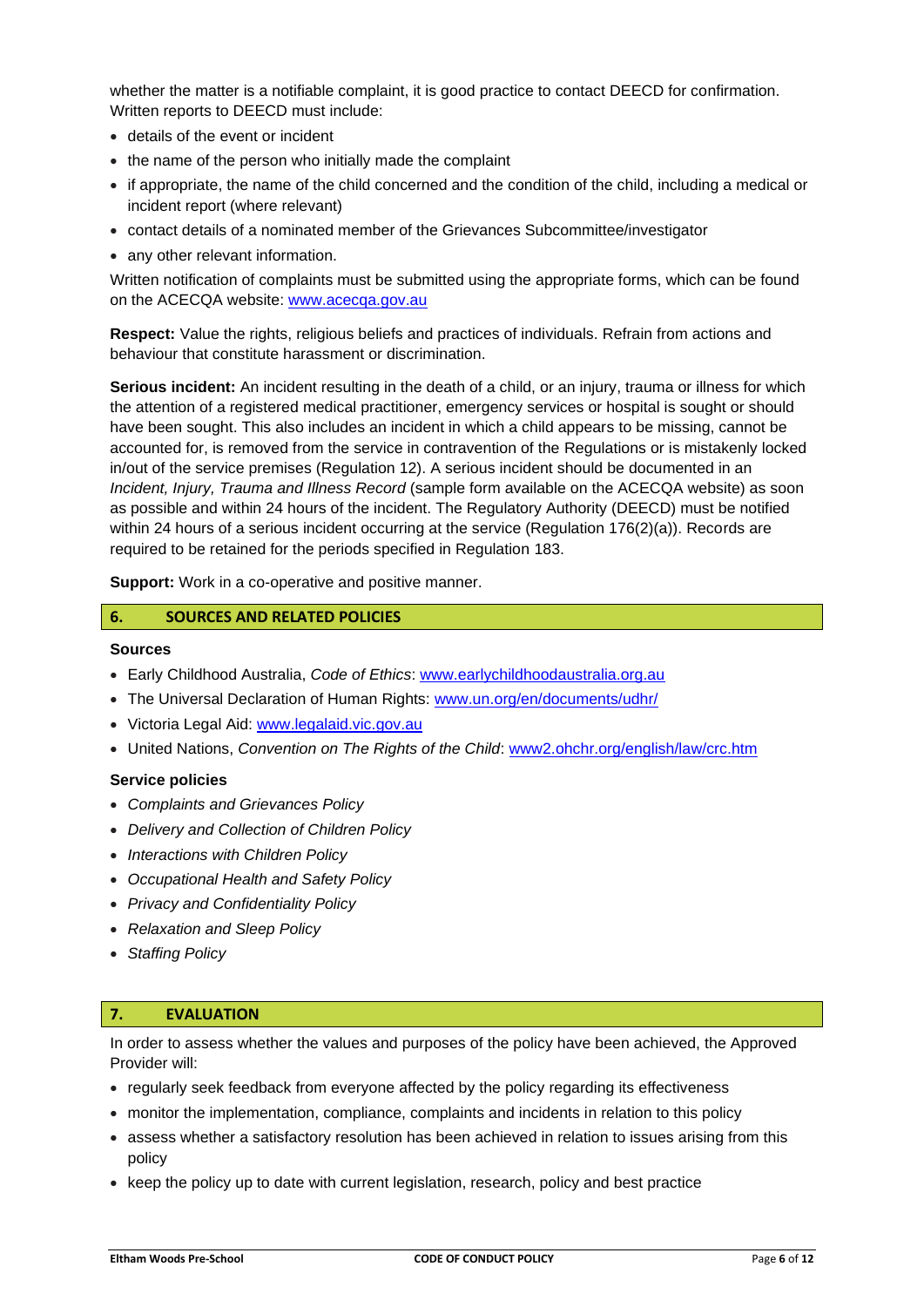- revise the policy and procedures as part of the service's policy review cycle, or as required
- notify parents/guardians at least 14 days before making any changes to this policy or its procedures.

### **8. ATTACHMENTS**

- Attachment 1: Professional standards for staff
- Attachment 2: *Code of Conduct Acknowledgement*
- Attachment 3: Standards & Acknowledgment for Parents/Guardians

#### **9. AUTHORISATION**

This policy was adopted by the Approved Provider of Eltham Woods Preschool in 2018 and reviewed in 2020.

### **10. POLICY CHANGE RECORD**

| <b>Date</b> | <b>Revision Description</b>                               | Authority             |
|-------------|-----------------------------------------------------------|-----------------------|
| 2020        | Review – Changes made were updating the Eltham Woods Pre- | <b>EWPS Committee</b> |
|             | School Philosophy                                         |                       |
|             |                                                           |                       |
|             |                                                           |                       |
|             |                                                           |                       |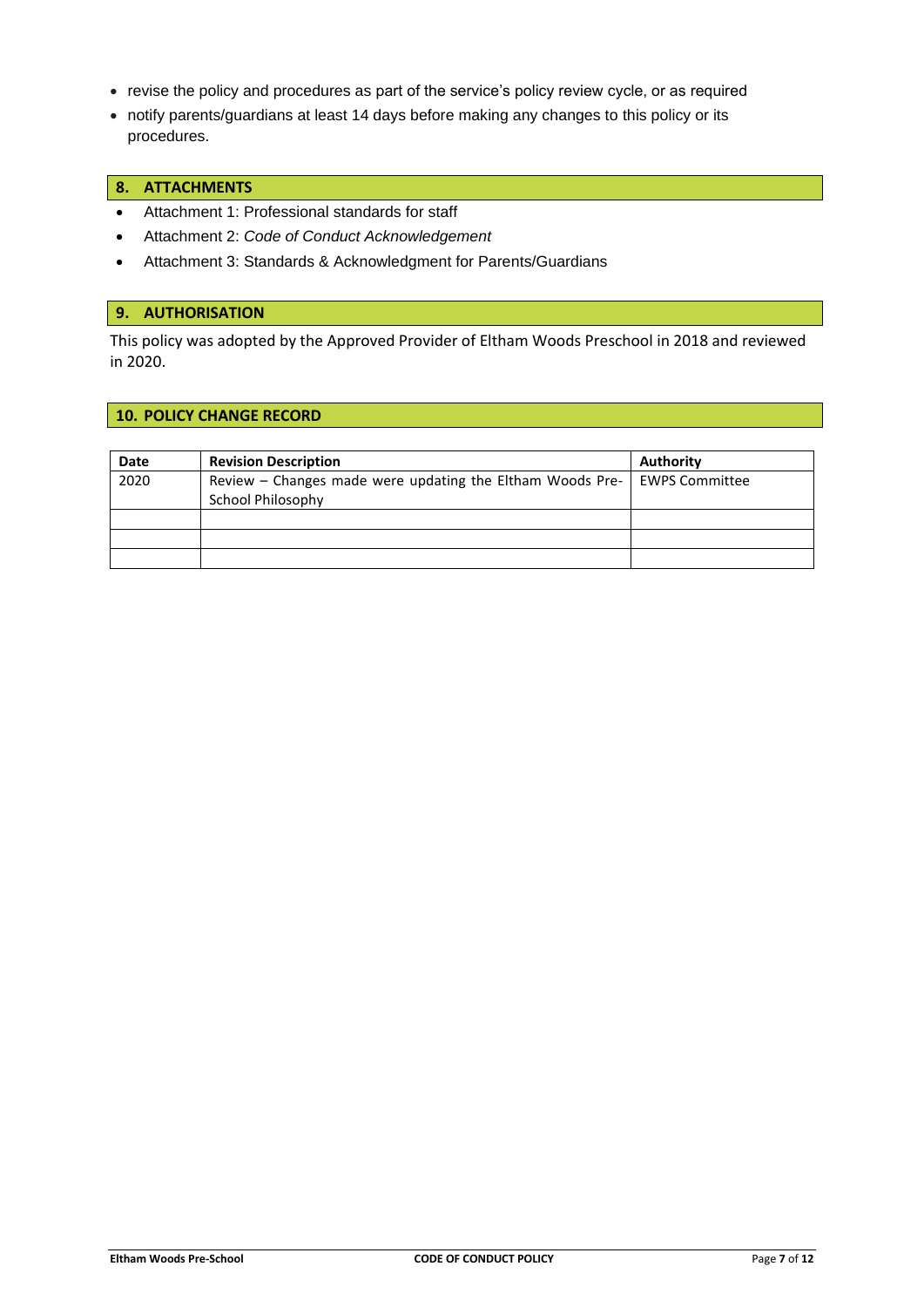# **ATTACHMENT 1 Professional standards for staff**

## **1. RELATIONSHIPS**

## **Relationships with Children**

In their relationships with children, the Approved Provider (if an individual), Nominated Supervisor, Certified Supervisor, educators and all staff will demonstrate their commitment to high-quality education and care for children by:

- being a positive role model at all times
- encouraging children to express themselves and their opinions
- allowing children to undertake experiences that develop self-reliance and self-esteem
- maintaining a safe environment for children
- respecting the rights of all children
- contributing to a service environment that is free from discrimination, bullying and harassment
- speaking to children in an encouraging and positive manner
- listening actively to children and offering empathy and support
- giving each child positive guidance and encouraging appropriate behaviour
- regarding all children equally, and with respect and dignity
- having regard to the cultural values, age, physical and intellectual development, and abilities of each child at the service
- providing opportunities for children to interact and develop respectful and positive relationships with each other, and with other staff members and volunteers at the service
- informing children if physical contact is required for any purpose, and asking them if they are comfortable with this interaction
- ensuring all interactions with children are undertaken in full view of other adults
- encouraging and assisting children to undertake activities of a personal nature for themselves e.g. toileting and changing clothes
- respecting the confidential nature of information gained about each child while participating in the program.

#### **Relationships with parents/guardians and families**

In their relationships with parents/guardians and families, the Approved Provider (if an individual), Nominated Supervisor, Certified Supervisor, educators and all staff will demonstrate their commitment to collaboration by:

- being respectful of, and courteous towards, parents/guardians and families at all times
- considering the perspective of parents/guardians and families when making decisions that impact on the education and care of their child
- communicating with parents/guardians and families in a timely and sensitive manner
- responding to concerns expressed by parents/guardians and families in a timely and appropriate manner
- respecting the cultural context of each child and their family
- working collaboratively with parents/guardians and families
- respecting the privacy of information provided by parents/guardians and families, and keeping this information confidential, as required under the *Privacy and Confidentiality Policy*.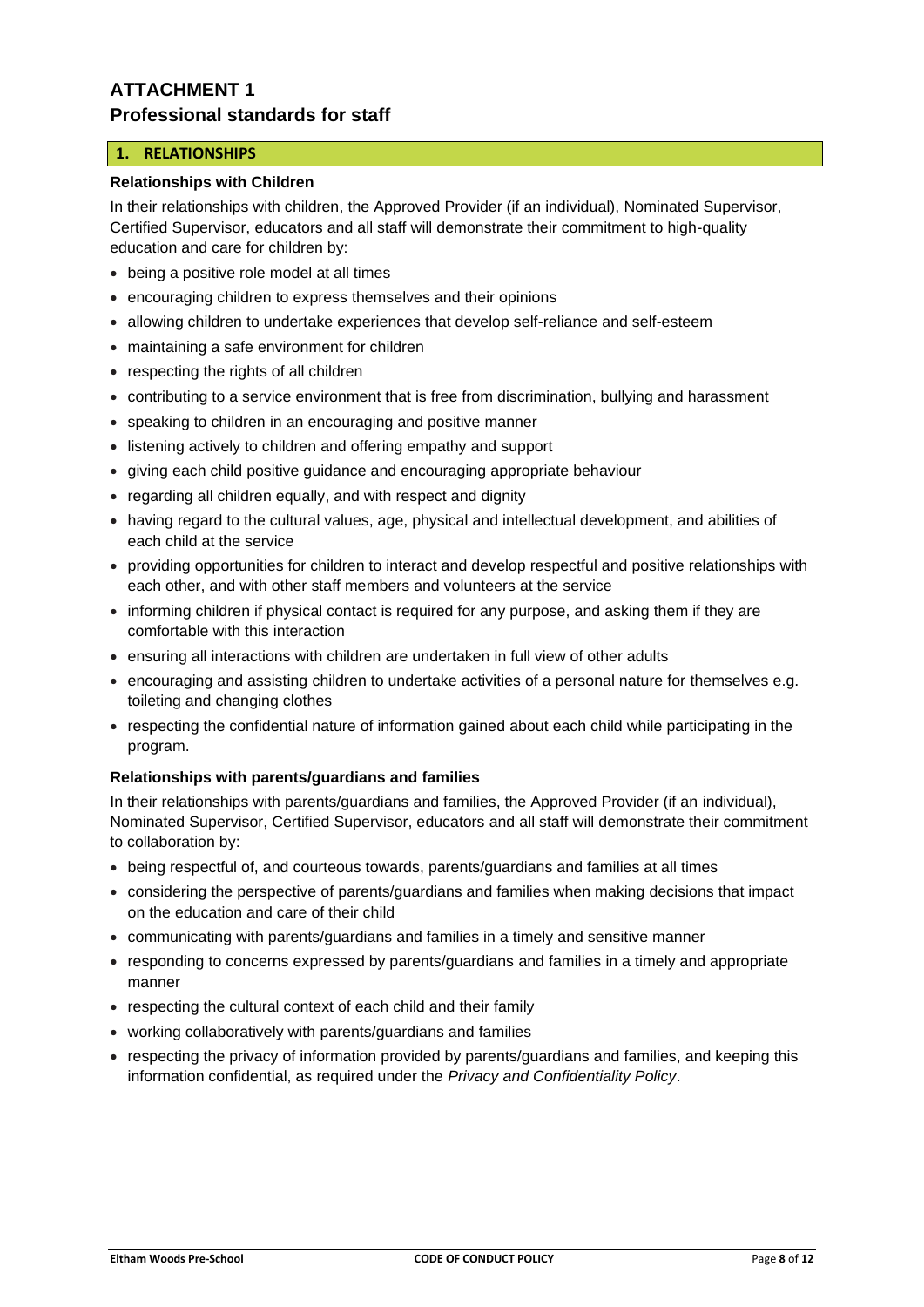## **Relationships with colleagues at the service**

In their relationships with colleagues, the Approved Provider (if an individual), Nominated Supervisor, Certified Supervisor, educators and all staff will demonstrate collegiality by:

- developing relationships based on mutual respect, equity and fairness
- working in partnership in a courteous, respectful and encouraging manner
- valuing the input of their peers
- sharing expertise and knowledge in appropriate forums, and in a considered manner
- respecting the rights of others as individuals
- giving encouraging and constructive feedback, and respecting the value of different professional approaches.

#### **2. RESPONSIBILITIES**

#### **Professional responsibilities**

The Approved Provider (if an individual), Nominated Supervisor, Certified Supervisor, educators and all staff will demonstrate commitment to their professional responsibilities by:

- undertaking their duties in a competent, timely and responsible way
- ensuring their knowledge and expertise is up to date and relevant to their role
- understanding and complying with legal obligations in relation to:
	- − discrimination, harassment and vilification
	- − negligence
	- − mandatory reporting
	- − privacy and confidentiality
	- − occupational health and safety
- raising any complaints or grievances in accordance with the *Complaints and Grievances Policy.*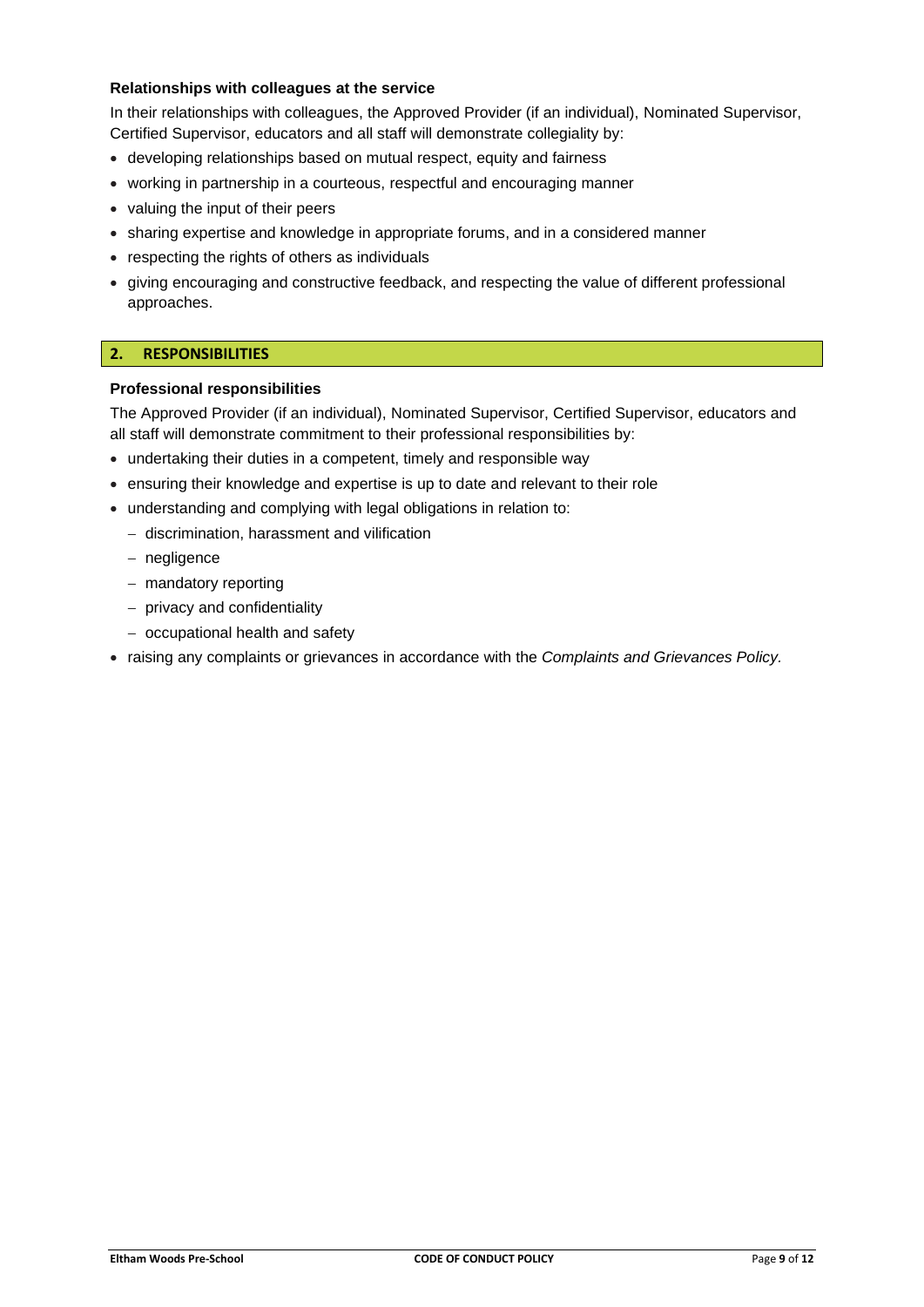# **ATTACHMENT 2 Code of Conduct Acknowledgement**

## **1. ACKNOWLEDGEMENT**

I hereby acknowledge that I have received a copy of the *Code of Conduct Policy* for Eltham Woods Preschool.

I have read this policy, I understand its contents and I agree to abide by the principles, practices and consequences set out within.

I understand that the Approved Provider will address any breach of this policy, and that any *serious* breach could lead to legal or disciplinary action.

I understand that a signed copy of this acknowledgement will be kept on my staff record while I am working at the service, and will be disposed of when my employment has ceased.

Signature **Name** (please print) Date

Witness signature **Name** (please print) Date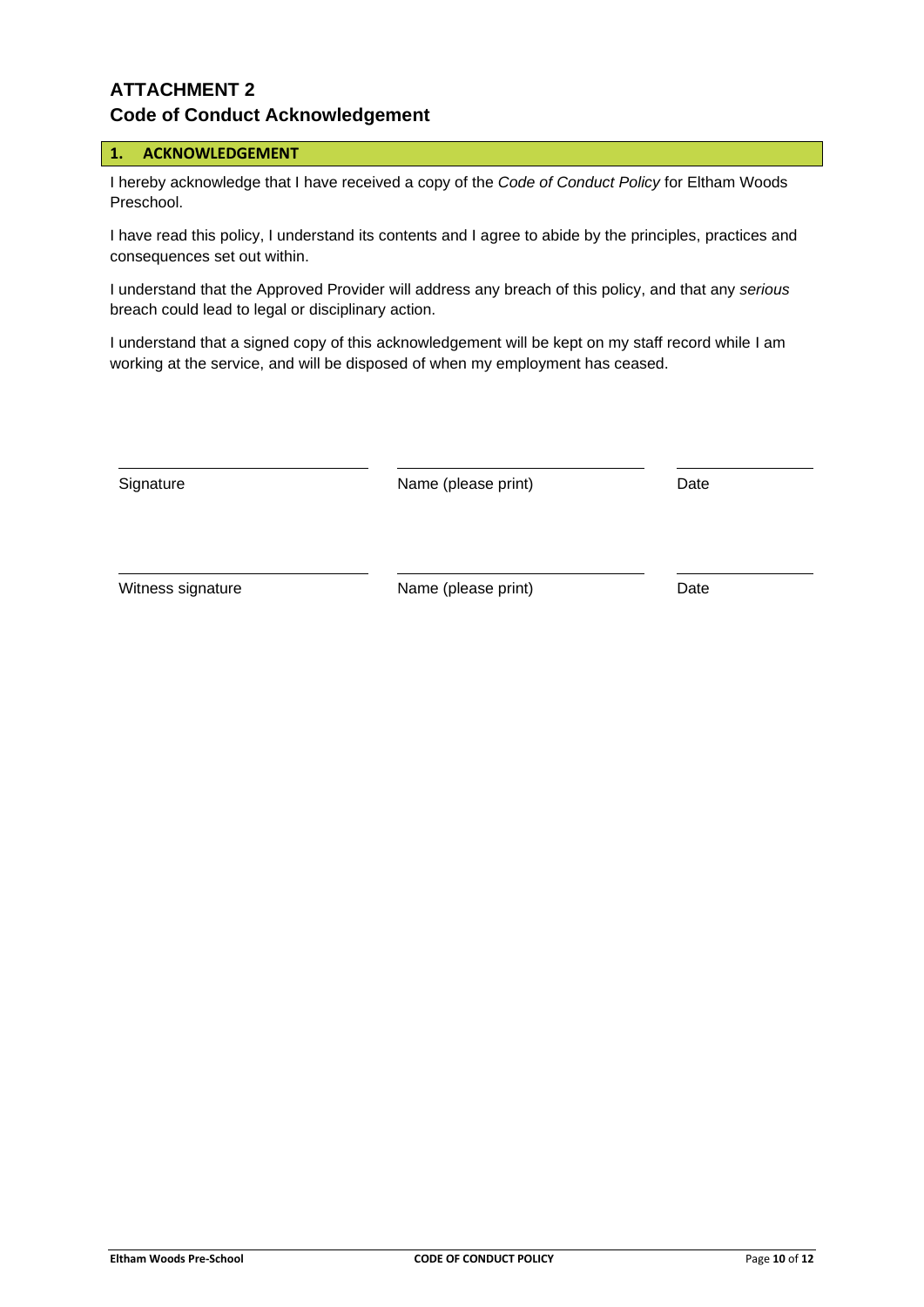# **ATTACHMENT 3 Standards for Parents/Guardians**

## **1. RELATIONSHIPS**

### **Relationships with Children**

In their relationships with children at Eltham Woods Preschool, parents/guardians will demonstrate their commitment to care for children by:

- remembering that whilst on duty parents/guardians are working with Eltham Woods Preschool staff to provide maximum educational outcomes for children
- being a positive role model to children at all times and respecting the rights of all children
- monitoring children's play to ensure the safety of all children
- monitoring children's behaviour and alerting staff to ensure the safety of children, as staff use a variety of strategies with children to improve skills
- maintaining children's confidentiality whilst participating in the program and respecting the children's right to privacy

### **Relationships with staff / other parents/guardians / committee members**

In their relationships with staff / committee members / parents/guardians will demonstrate their commitment to collaboration by:

- being respectful of, and courteous towards, all adults at all times
- considering the perspective of staff / parents/guardians and families when making decisions that impact on the education and care of their child
- communicating with staff / parents/guardians and families in a timely and sensitive manner
- responding to concerns expressed by staff / parents/guardians and families in a timely and appropriate manner
- respecting the cultural context of each child and their family
- working collaboratively with staff / parents/guardians and families
- respecting the privacy of information provided by staff / parents/guardians and families, and keeping this information confidential, as required under the *Privacy and Confidentiality Policy*.

#### **2. RESPONSIBILITIES**

Parents/guardians will demonstrate their commitment to their responsibilities by:

• reading and accepting the policies and procedures of Eltham Woods Preschool and agreeing to adhere to these policies

#### **3. ACKNOWLEDGEMENT**

I hereby acknowledge that I have received a copy of the *Code of Conduct Policy* for Eltham Woods Preschool.

I have read this policy, I understand its contents and I agree to abide by the principles, practices and consequences set out within.

I understand that the Approved Provider will address any breach of this policy, and that any *serious* breach could lead to legal or disciplinary action.